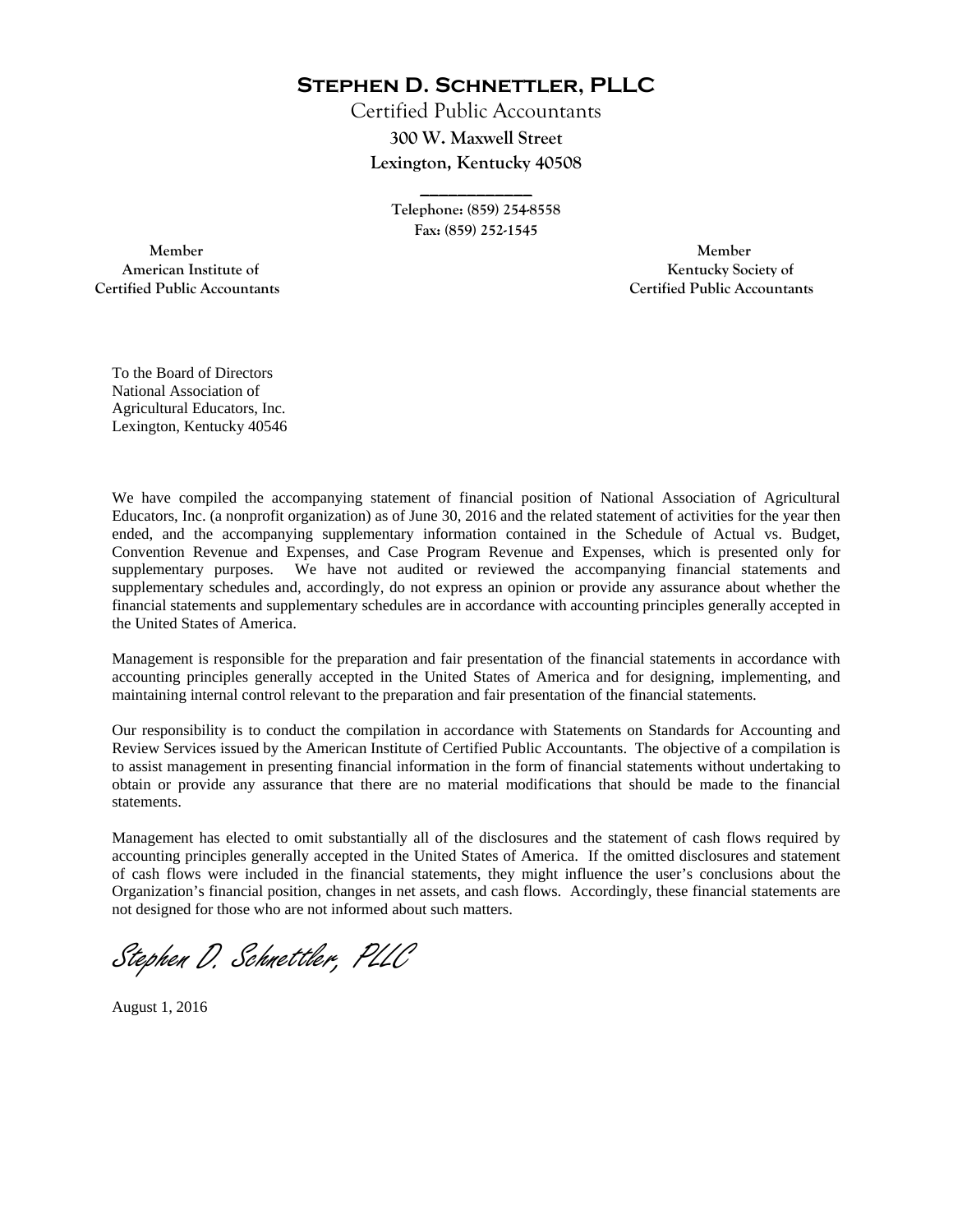# NATIONAL ASSOCIATION OF AGRICULTURAL EDUCATORS, INC. **Statement of Financial Position** June 30, 2016

| <b>ASSETS</b>                           |                 |
|-----------------------------------------|-----------------|
| Cash on deposit                         | \$<br>749,458   |
| Investments - operating fund            | 587,012         |
| Investments - life membership fund      | 203,927         |
| Accounts receivable                     | 397,522         |
| Inventory                               | 5,000           |
| Prepaid expenses                        | 19,372          |
| Property and equipment - CASE           | 551             |
| Property and equipment                  | 12,312          |
| <b>TOTAL ASSETS</b>                     | \$<br>1,975,154 |
| <b>LIABILITIES AND NET ASSETS</b>       |                 |
| <b>LIABILITIES</b>                      |                 |
| Accounts payable                        | \$<br>126,435   |
| Accrued leave payable                   | 41,327          |
| Other current liabilities               | 49,673          |
| <b>TOTAL LIABILITIES</b>                | 217,435         |
| <b>NET ASSETS</b>                       |                 |
| Unrestricted net assets:                |                 |
| Current operation                       | 1,046,539       |
| Board designated for special purposes   | 208,415         |
| Temporarily restricted net assets       | 970             |
| <b>CASE Project</b>                     | 501,795         |
| <b>TOTAL NET ASSETS</b>                 | 1,757,719       |
| <b>TOTAL LIABILITIES AND NET ASSETS</b> | \$<br>1,975,154 |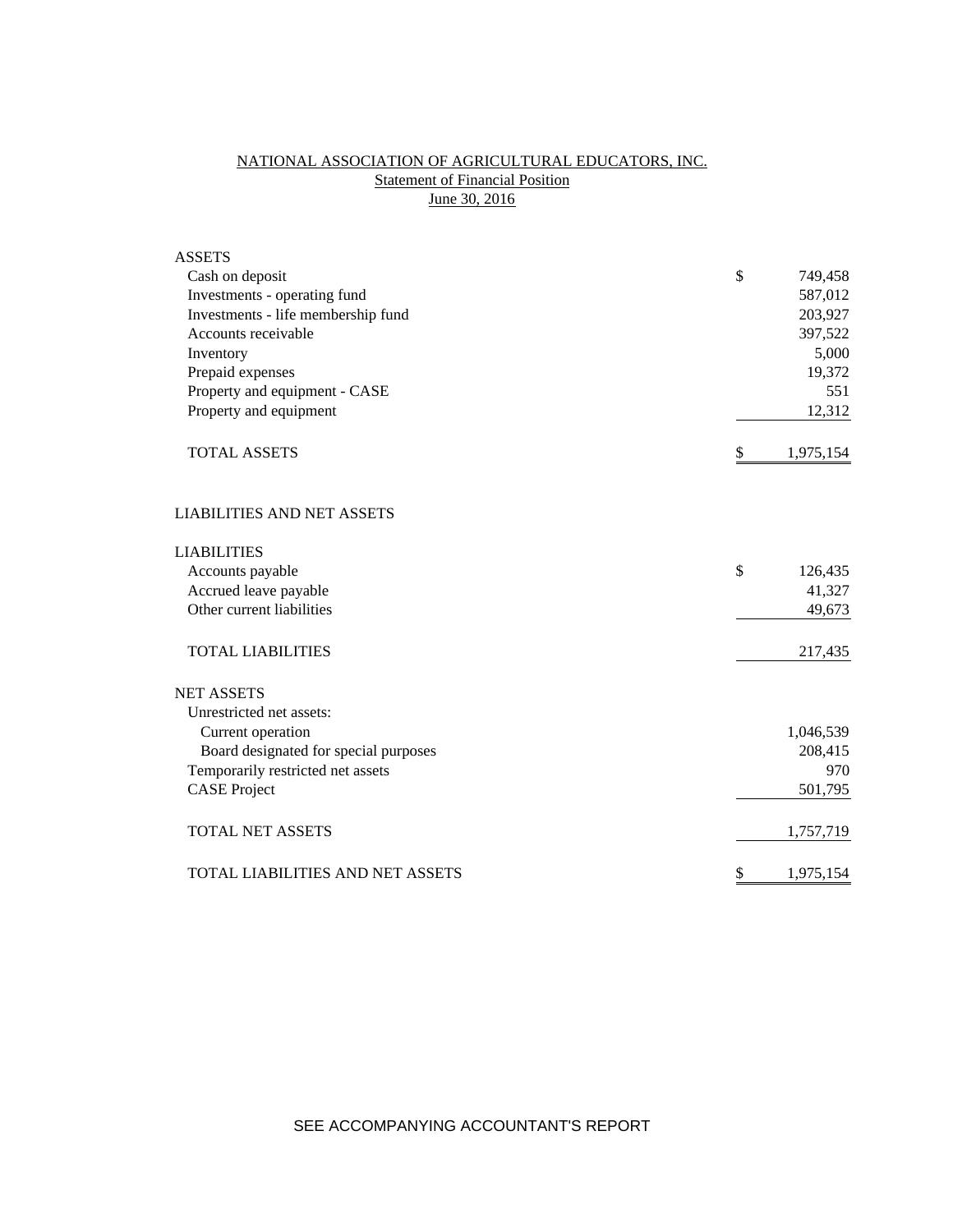### NATIONAL ASSOCIATION OF AGRICULTURAL EDUCATORS, INC. Statement of Activities For the Year ended June 30, 2016

|                                       |         | Unrestricted |               |            |             |    |           |    |           |
|---------------------------------------|---------|--------------|---------------|------------|-------------|----|-----------|----|-----------|
|                                       | Current |              | <b>Board</b>  |            | Temporarily |    | CASE      |    |           |
|                                       |         | Operations   |               | Designated | Restricted  |    | Project   |    | Total     |
| Revenue, Gains and Losses             |         |              |               |            |             |    |           |    |           |
| Membership dues                       | \$      | 451,602      | $\mathbb{S}$  | 970        | \$          | \$ |           | \$ | 452,572   |
| Convention registration               |         | 113,604      |               |            |             |    |           |    | 113,604   |
| Sponsorship and awards                |         | 31,579       |               |            |             |    |           |    | 31,579    |
| Merchandise sales                     |         | 6,096        |               |            |             |    |           |    | 6,096     |
| Contributions                         |         |              |               |            | 490         |    |           |    | 490       |
| Management fees                       |         | 90,787       |               |            |             |    |           |    | 90,787    |
| Net realized and unrealized           |         |              |               |            |             |    |           |    |           |
| gains (losses) on securities          |         | (70, 184)    |               |            |             |    |           |    | (70, 184) |
| Interest and dividends                |         | 46,596       |               |            |             |    |           |    | 46,596    |
| FFA Foundation projects               |         | 281,467      |               |            |             |    |           |    | 281,467   |
| CASE Program income                   |         |              |               |            |             |    | 2,121,789 |    | 2,121,789 |
| Other income                          |         | 1,157,514    |               |            |             |    |           |    | 1,157,514 |
| Total Revenue, Gaines and Losses      |         | 2,109,061    |               | 970        | 490         |    | 2,121,789 |    | 4,232,310 |
| Net Assets Released from Restrictions |         |              |               |            |             |    |           |    |           |
| Total Revenue, Gains and Losses       |         |              |               |            |             |    |           |    |           |
| and Reclassifications                 |         | 2,109,061    |               | 970        | 490         |    | 2,121,789 |    | 4,232,310 |
| Expenses                              |         |              |               |            |             |    |           |    |           |
| General expenses                      |         | 1,544,733    |               |            |             |    |           |    | 1,544,733 |
| FFA Foundation projects               |         | 117,636      |               |            |             |    |           |    | 117,636   |
| <b>CASE Program expenses</b>          |         |              |               |            |             |    | 1,850,721 |    | 1,850,721 |
| Convention expenses                   |         | 150,970      |               |            |             |    |           |    | 150,970   |
| Total expenses                        |         | 1,813,339    |               |            |             |    | 1,850,721 |    | 3,664,060 |
| INCREASE (DECREASE) IN NET ASSETS     |         | 295,722      |               | 970        | 490         |    | 271,068   |    | 568,250   |
| NET ASSETS AT BEGINNING OF PERIOD     |         | 750,817      |               | 207,445    | 480         |    | 230,727   |    | 1,189,469 |
| NET ASSETS AT END OF PERIOD           | \$      | 1,046,539    | <sup>\$</sup> | 208,415    | \$<br>970   | \$ | 501.795   | S  | 1.757.719 |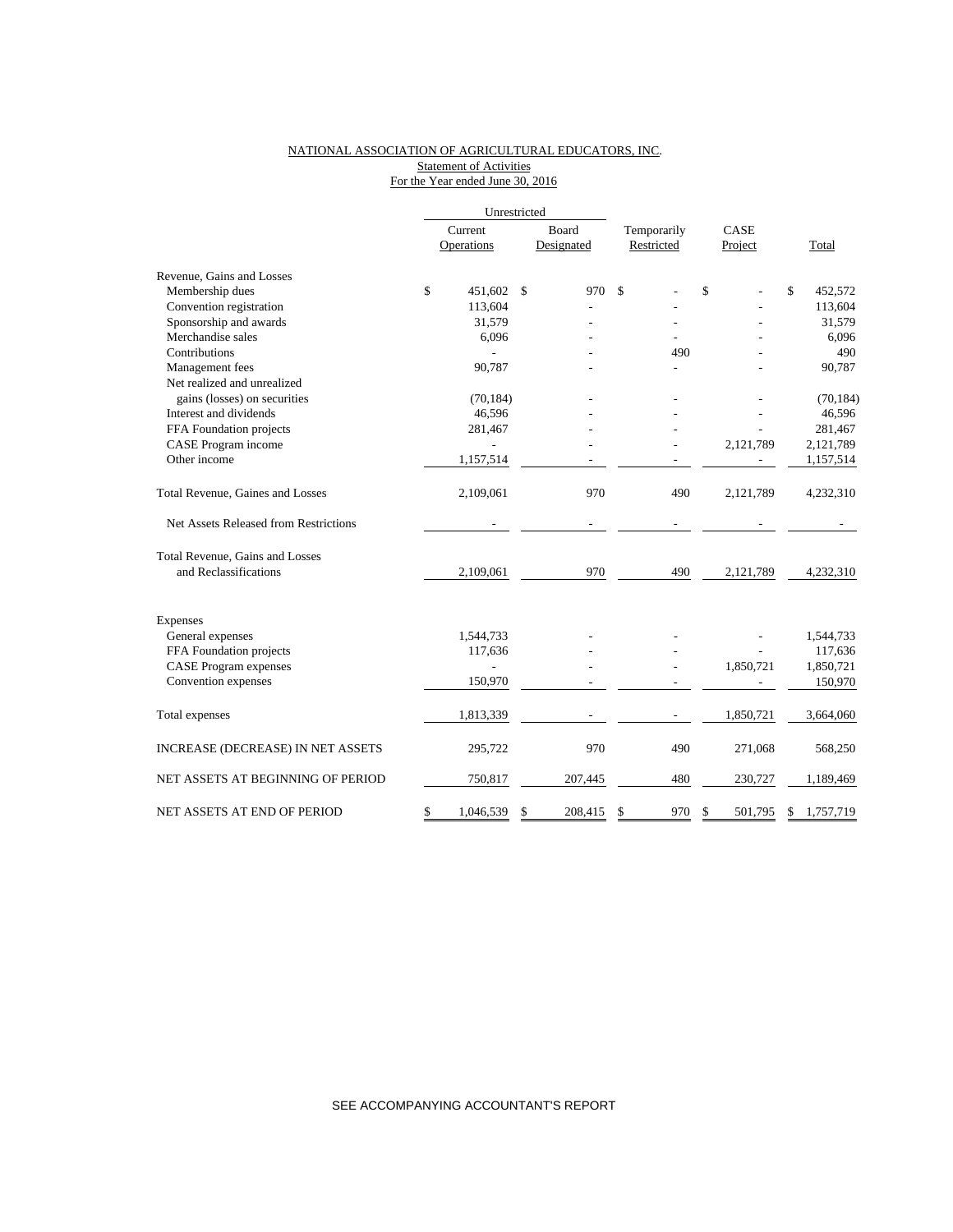### NATIONAL ASSOCIATION OF AGRICULTURAL EDUCATORS, INC. For the One and Twelve Months Ended June 30, 2016 Schedule of Actual vs. Budget

|                                                          | <b>MONTH</b>    | <b>MONTH</b>             | <b>MONTH</b>            | YEAR TO DATE   | <b>YEAR</b>              | <b>YEAR</b>              |
|----------------------------------------------------------|-----------------|--------------------------|-------------------------|----------------|--------------------------|--------------------------|
| <b>REVENUE</b>                                           | <b>ACTUAL</b>   | <b>BUDGET</b>            | <b><i>SVARIANCE</i></b> | <b>ACTUAL</b>  | <b>BUDGET</b>            | <b>SVARIANCE</b>         |
| Member dues                                              | \$<br>18,095 \$ | 31,938                   | \$<br>$(13,843)$ \$     | 421,072 \$     | 383,260                  | \$<br>37,812             |
| Corporate membership dues                                | 7,290           | 2,563                    | 4,727                   | 31,500         | 30,750                   | 750                      |
| Delmar scholarships                                      | 7,500           | 625                      | 6,875                   | 7,500          | 7,500                    | $\omega$                 |
| Student teacher scholarship revenue                      | 54,000          | $\sim$                   | 54,000                  | 62,000         | $\overline{\phantom{a}}$ | 62,000                   |
| Foundation management fees                               | 90,210          | 7,333                    | 82,877                  | 90,787         | 88,000                   | 2,787                    |
| Interest and dividends                                   | 885             | 1,833                    | (948)                   | 34,236         | 22,000                   | 12,236                   |
| Net realized and unrealized gains (losses) on securities | (8,755)         | $\omega$                 | (8,755)                 | (70, 184)      |                          | (70, 184)                |
| Merchandise sales                                        | 3,472           | 833                      | 2,639                   | 6,096          | 10,000                   | (3,904)                  |
| Investment income, Life Fund                             | 311             | 42                       | 269                     | 12,360         | 500                      | 11,860                   |
| Contributions, Legislative Fund                          | $\omega$        | $\overline{\phantom{a}}$ | ÷.                      | 490            |                          | 490                      |
| Miscellaneous income                                     | 127             | 833                      | (706)                   | 8,227          | 10,000                   | (1,773)                  |
| Scholarship raffle proceeds                              | $\omega$        | 125                      | (125)                   | 2,346          | 1,500                    | 846                      |
|                                                          | 225,750         | 13,833                   | 211,917                 | 667,072        | 166,000                  | 501,072                  |
| National Teach Ag Campaign                               | 671             | $\omega$                 | 671                     |                | ÷,                       |                          |
| Teacher crisis fund                                      | $\overline{a}$  |                          | $\overline{a}$          | 6,466          |                          | 6,466                    |
| Greenhouse grants revenue                                |                 |                          |                         | 4,100          |                          | 4,100                    |
| AEM business manager stipend                             | 4,000           | 333                      | 3,667                   | 4,000          | 4,000                    | $\sim$                   |
| CASE management fee                                      | 24,000          | 2,000                    | 22,000                  | 24,000         | 24,000                   | $\overline{\phantom{a}}$ |
| Council MMM management fee                               | 5,000           | 417                      | 4,583                   | 5,000          | 5,000                    |                          |
| DuPont Agriscience revenue                               | L,              | 10,000                   | (10,000)                | 124,971        | 120,000                  | 4,971                    |
| DuPont Non-Foundation                                    |                 | ÷,                       |                         | 20,500         | L.                       | 20,500                   |
| NPS national ag ed leadership dinner                     |                 | $\blacksquare$           |                         | 4,225          | $\sim$                   | 4,225                    |
| F <sub>2F</sub>                                          | L.              |                          |                         | 15,000         |                          | 15,000                   |
| FFA Foundation project - Communities of Practice         | 37,720          | 2,733                    | 34,987                  | 97,580         | 32,800                   | 64,780                   |
| FFA Foundation project - TTTK                            | 51,500          | 3,875                    | 47,625                  | 107,780        | 46,500                   | 61,280                   |
| FFA Foundation project - OPAP                            | 5,026           | 917                      | 4,109                   | 19,417         | 11,000                   | 8,417                    |
| FFA Foundation project - OMSP                            | (1,800)         | 917                      | (2,717)                 | 15,406         | 11,000                   | 4,406                    |
| FFA Foundation project - OT                              | 5,580           | 917                      | 4,663                   | 19,784         | 11,000                   | 8,784                    |
| FFA Foundation project - OYM                             | 6,400           | 917                      | 5,483                   | 18,766         | 11,000                   | 7,766                    |
| FFA Foundation project - Lifetime Achievement            | (18,000)        | 208                      | (18, 208)               | 4,920          | 2,500                    | 2,420                    |
| FFA Foundation project - Outstanding Service Citation    |                 | 205                      | (205)                   | 2,460          | 2,460                    | $\omega$                 |
| FFA Foundation teacher workshop                          | (10,000)        | 958                      | (10,958)                | 11,320         | 11,500                   | (180)                    |
| FFA Foundation Regional Grants Revenue                   | 18,000          | 1,500                    | 16,500                  | 18,000         | 18,000                   |                          |
| FFA Foundation Agriscience Teacher                       | (10,000)        | 1,562                    | (11, 562)               | 10,432         | 18,740                   | (8,308)                  |
| FFA Foundation Internet Café                             | ÷,              | $\sim$                   | L.                      | 1,476          | ÷                        | 1,476                    |
| FFA Foundation project - XLR8                            | 20,999          | 2,000                    | 18,999                  | 51,706         | 24,000                   | 27,706                   |
| FFA Foundation convention internet lounge                | $\overline{a}$  | 683                      | (683)                   |                | 8,200                    | (8,200)                  |
| Teacher Ag non-Foundation revenue                        | 485             | $\ddot{}$                | 485                     | 2,858          | $\overline{a}$           | 2,858                    |
| CASE program net income                                  | 110,731         | ÷,                       | 110,731                 | 271,068        |                          | 271,068                  |
| Convention net income                                    | 43,606          | 6,338                    | 37,268                  | 95,882         | 69,050                   | 26,832                   |
| <b>TOTAL REVENUE</b>                                     | 692,803         | 96,438                   | 596,365                 | 2,230,619      | 1,150,260                | 1,080,359                |
| <b>EXPENSES</b>                                          |                 |                          |                         |                |                          |                          |
| Salaries                                                 | 48,956          | 28,806                   | 20,150                  | 428,823        | 345,675                  | 83.148                   |
| Taxes and benefits                                       | 7,769           | 7,301                    | 468                     | 98,015         | 87,613                   | 10,402                   |
| Computer service                                         | 950             | 667                      | 283                     | 8,612          | 8,000                    | 612                      |
| Telephone                                                | 608             | 417                      | 191                     | 5,578          | 5,000                    | 578                      |
| Accounting                                               | 650             | 1,317                    | (667)                   | 15,755         | 15,800                   | (45)                     |
| Depreciation                                             | 456             | 250                      | 206                     | 3,579          | 3,000                    | 579                      |
| Rent                                                     | $\omega$        | 417                      | (417)                   | 7,550          | 5,000                    | 2,550                    |
| Insurance                                                | 2,565           | 667                      | 1,898                   | 11,570         | 8,000                    | 3,570                    |
| Legal                                                    |                 | 83                       | (83)                    | $\blacksquare$ | 1,000                    | (1,000)                  |
| Office Supplies                                          | 2,210           | 667                      | 1,543                   | 13,085         | 8,000                    | 5,085                    |
| Bank charges and investment fees                         | 55              | 8                        | 47                      | 5,781          | 100                      | 5,681                    |
| Printing, general                                        | 766             | 167                      | 599                     | 3,090          | 2,000                    | 1,090                    |
| Staff training                                           | $\overline{a}$  | $42\,$                   | (42)                    | 150            | 500                      | (350)                    |
| Taxes and licenses                                       | L,              | 8                        | (8)                     | 25             | 100                      | (75)                     |
| Membership and contributions                             | 1,400           | 1,417                    | (17)                    | 19,640         | 17,000                   | 2,640                    |
| Travel, staff                                            | 5,405           | 2,500                    | 2,905                   | 32,186         | 30,000                   | 2,186                    |
|                                                          |                 |                          |                         |                |                          |                          |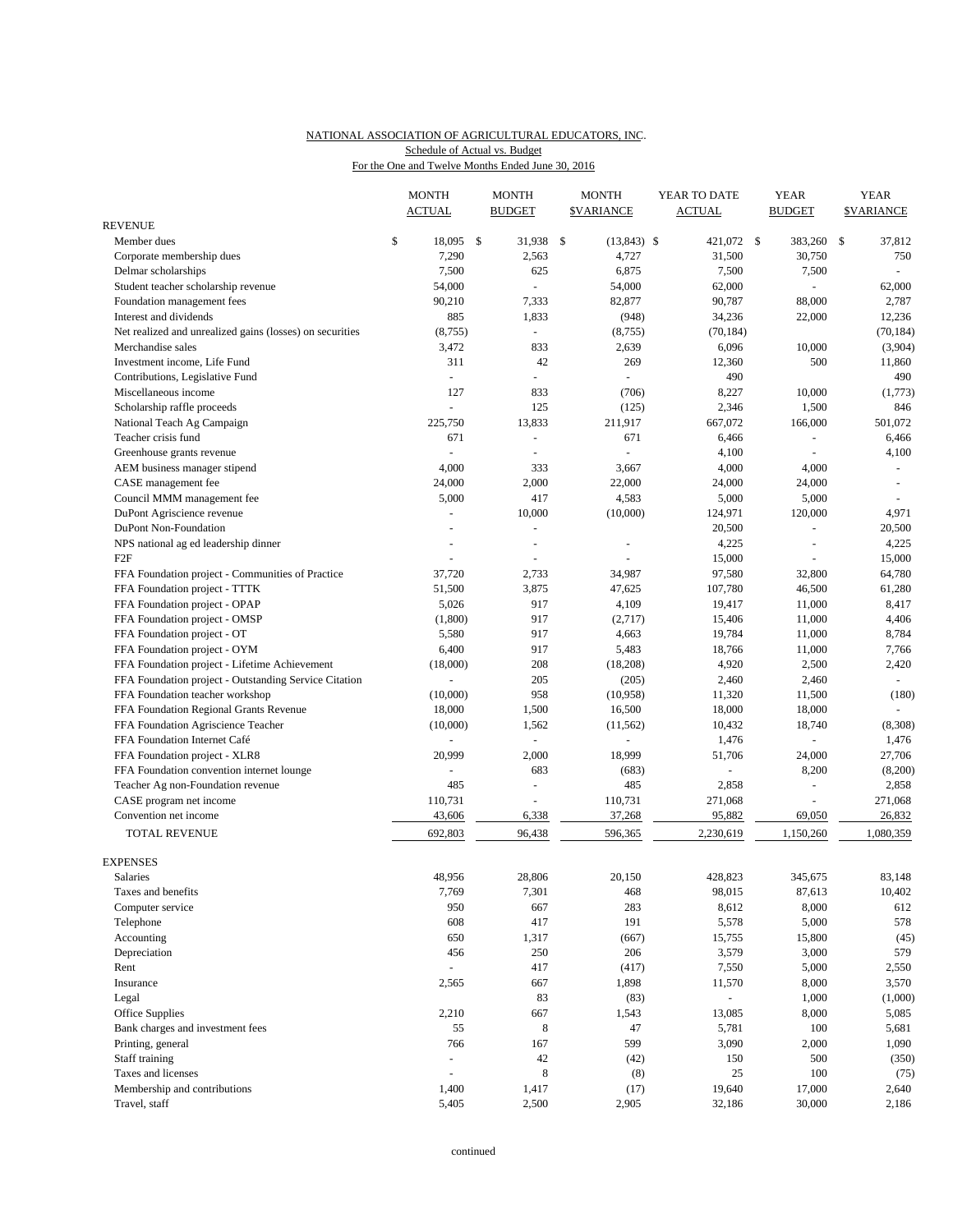#### NATIONAL ASSOCIATION OF AGRICULTURAL EDUCATORS, INC. For the One and Twelve Months Ended June 30, 2016 Schedule of Actual vs. Budget

| <b>BUDGET</b><br><b>ACTUAL</b><br><b>BUDGET</b><br><b>ACTUAL</b><br><b>SVARIANCE</b><br><b>SVARIANCE</b><br>2,005<br>1,000<br>1,005<br>12,000<br>Promotion and marketing<br>25,662<br>13,662<br>208<br>6,003<br>3,503<br>Merchandise and diaries<br>(208)<br>2,500<br>8<br>(8)<br>100<br>(100)<br>Photocopying<br>542<br>585<br>7,781<br>6,500<br>1,281<br>Postage, general<br>1,127<br>36,515<br>1,685<br>Professional liability insurance<br>3,043<br>(3,043)<br>38,200<br>50<br>1,090<br>600<br>490<br>Public relations<br>186<br>136<br>813<br>(813)<br>9,750<br>1,500<br>11,250<br>Scholarships<br>$\omega$<br>1,000<br>6,578<br>2,528<br>1,528<br>12,000<br>(5, 422)<br>Travel, regional secretaries<br>9,614<br>3,083<br>6,531<br>27,008<br>37,000<br>(9,992)<br>Travel, board of directors<br>50,615<br>11,167<br>39,448<br>417,493<br>134,000<br>283,493<br>Nat'l Teach Ag Campaign<br>FFA Foundation project - TTTK<br>3,875<br>(3,875)<br>58,414<br>46,500<br>11,914<br>L,<br>206<br>917<br>8,308<br>(2,692)<br>FFA Foundation project - OPAP<br>(711)<br>11,000<br>10,223<br>FFA Foundation project - OMSP<br>917<br>(917)<br>11,000<br>(777)<br>L.<br>404<br>206<br>917<br>(711)<br>11,404<br>11,000<br>FFA Foundation project - OT<br>235<br>FFA Foundation project - OYM<br>917<br>(682)<br>11,632<br>11,000<br>632<br>(18,000)<br>208<br>1,179<br>(1, 321)<br>FFA Foundation project - Lifetime achievement<br>(18,208)<br>2,500<br>FFA Foundation project - Outstanding service citation<br>205<br>(205)<br>1,504<br>2,460<br>(956)<br>FFA Foundation teacher workshop<br>958<br>(958)<br>6,885<br>11,500<br>(4, 615)<br>$\overline{a}$<br>FFA Foundation Regional Grants<br>÷,<br>8,087<br>FFA Foundation Agrisciense Teachers<br>8,087<br>651<br>2,000<br>20,022<br>24,000<br>(3,978)<br>FFA Foundation XLR8<br>(1, 349)<br>683<br>8,200<br>FFA Foundation convention internet lounge<br>(683)<br>(8,200)<br>28,813<br>10,000<br>18,813<br>188,896<br>120,000<br>68,896<br>DuPont Agriscience<br>18,000<br>1,500<br>16,500<br>18,000<br>18,000<br>Regional grants<br>833<br>9,710<br>(290)<br>NPS expense<br>(833)<br>10,000<br>$\omega$<br>301<br>100<br>(899)<br>Webinar expense<br>(100)<br>1,200<br>$\blacksquare$<br>1,500<br>5,800<br>5,800<br>Teacher crisis fund<br>1,500<br>$\overline{a}$<br>1,667<br>63,287<br>20,000<br>43,287<br>Communities of practice expense<br>(1,667)<br>$\blacksquare$<br>42<br>500<br>(500)<br>Substitute teacher hire behinds<br>(42)<br>ä,<br>2,100<br>18,863<br>10,000<br>8,863<br>Website<br>2,100<br>1,250<br>1,250<br>11,625<br>18,740<br>(7, 115)<br>NATAA stipends<br><b>BFRDP</b> expense<br>$\omega$<br>$\overline{a}$<br>÷.<br>ä,<br><b>BFPD</b> contract labor<br>3,500<br>3,500<br>3,500<br>3,500<br>L,<br>4,000<br>4,000<br>Greenhouse grants<br>$\overline{a}$<br>$\overline{a}$<br>$\overline{a}$<br>2,270<br>2,270<br>Storage<br>L.<br>÷<br>$\sim$<br>Credit card expense<br>443<br>3,611<br>2,500<br>1,111<br>443<br>344<br>344<br>Miscellaneous<br>91,387<br>85,382<br><b>TOTAL EXPENSES</b><br>176,769<br>1,662,369<br>1,127,853<br>534,516<br>568,250<br>545,843<br>516,034<br>\$<br>5,051<br>\$<br>510,983<br>\$<br>22,407<br>\$<br>\$<br>S. |                   | <b>MONTH</b> | <b>MONTH</b> | <b>MONTH</b> | YEAR TO DATE | <b>YEAR</b> | <b>YEAR</b> |
|----------------------------------------------------------------------------------------------------------------------------------------------------------------------------------------------------------------------------------------------------------------------------------------------------------------------------------------------------------------------------------------------------------------------------------------------------------------------------------------------------------------------------------------------------------------------------------------------------------------------------------------------------------------------------------------------------------------------------------------------------------------------------------------------------------------------------------------------------------------------------------------------------------------------------------------------------------------------------------------------------------------------------------------------------------------------------------------------------------------------------------------------------------------------------------------------------------------------------------------------------------------------------------------------------------------------------------------------------------------------------------------------------------------------------------------------------------------------------------------------------------------------------------------------------------------------------------------------------------------------------------------------------------------------------------------------------------------------------------------------------------------------------------------------------------------------------------------------------------------------------------------------------------------------------------------------------------------------------------------------------------------------------------------------------------------------------------------------------------------------------------------------------------------------------------------------------------------------------------------------------------------------------------------------------------------------------------------------------------------------------------------------------------------------------------------------------------------------------------------------------------------------------------------------------------------------------------------------------------------------------------------------------------------------------------------------------------------------------------------------------------------------------------------------------------------------------------------------------------------------------------------------------------------------------------------------------------------------------------------------------------------------------------------------------------------------------------------------------------------------------------------------------------------------------------------------------------------------------|-------------------|--------------|--------------|--------------|--------------|-------------|-------------|
|                                                                                                                                                                                                                                                                                                                                                                                                                                                                                                                                                                                                                                                                                                                                                                                                                                                                                                                                                                                                                                                                                                                                                                                                                                                                                                                                                                                                                                                                                                                                                                                                                                                                                                                                                                                                                                                                                                                                                                                                                                                                                                                                                                                                                                                                                                                                                                                                                                                                                                                                                                                                                                                                                                                                                                                                                                                                                                                                                                                                                                                                                                                                                                                                                            |                   |              |              |              |              |             |             |
|                                                                                                                                                                                                                                                                                                                                                                                                                                                                                                                                                                                                                                                                                                                                                                                                                                                                                                                                                                                                                                                                                                                                                                                                                                                                                                                                                                                                                                                                                                                                                                                                                                                                                                                                                                                                                                                                                                                                                                                                                                                                                                                                                                                                                                                                                                                                                                                                                                                                                                                                                                                                                                                                                                                                                                                                                                                                                                                                                                                                                                                                                                                                                                                                                            |                   |              |              |              |              |             |             |
|                                                                                                                                                                                                                                                                                                                                                                                                                                                                                                                                                                                                                                                                                                                                                                                                                                                                                                                                                                                                                                                                                                                                                                                                                                                                                                                                                                                                                                                                                                                                                                                                                                                                                                                                                                                                                                                                                                                                                                                                                                                                                                                                                                                                                                                                                                                                                                                                                                                                                                                                                                                                                                                                                                                                                                                                                                                                                                                                                                                                                                                                                                                                                                                                                            |                   |              |              |              |              |             |             |
|                                                                                                                                                                                                                                                                                                                                                                                                                                                                                                                                                                                                                                                                                                                                                                                                                                                                                                                                                                                                                                                                                                                                                                                                                                                                                                                                                                                                                                                                                                                                                                                                                                                                                                                                                                                                                                                                                                                                                                                                                                                                                                                                                                                                                                                                                                                                                                                                                                                                                                                                                                                                                                                                                                                                                                                                                                                                                                                                                                                                                                                                                                                                                                                                                            |                   |              |              |              |              |             |             |
|                                                                                                                                                                                                                                                                                                                                                                                                                                                                                                                                                                                                                                                                                                                                                                                                                                                                                                                                                                                                                                                                                                                                                                                                                                                                                                                                                                                                                                                                                                                                                                                                                                                                                                                                                                                                                                                                                                                                                                                                                                                                                                                                                                                                                                                                                                                                                                                                                                                                                                                                                                                                                                                                                                                                                                                                                                                                                                                                                                                                                                                                                                                                                                                                                            |                   |              |              |              |              |             |             |
|                                                                                                                                                                                                                                                                                                                                                                                                                                                                                                                                                                                                                                                                                                                                                                                                                                                                                                                                                                                                                                                                                                                                                                                                                                                                                                                                                                                                                                                                                                                                                                                                                                                                                                                                                                                                                                                                                                                                                                                                                                                                                                                                                                                                                                                                                                                                                                                                                                                                                                                                                                                                                                                                                                                                                                                                                                                                                                                                                                                                                                                                                                                                                                                                                            |                   |              |              |              |              |             |             |
|                                                                                                                                                                                                                                                                                                                                                                                                                                                                                                                                                                                                                                                                                                                                                                                                                                                                                                                                                                                                                                                                                                                                                                                                                                                                                                                                                                                                                                                                                                                                                                                                                                                                                                                                                                                                                                                                                                                                                                                                                                                                                                                                                                                                                                                                                                                                                                                                                                                                                                                                                                                                                                                                                                                                                                                                                                                                                                                                                                                                                                                                                                                                                                                                                            |                   |              |              |              |              |             |             |
|                                                                                                                                                                                                                                                                                                                                                                                                                                                                                                                                                                                                                                                                                                                                                                                                                                                                                                                                                                                                                                                                                                                                                                                                                                                                                                                                                                                                                                                                                                                                                                                                                                                                                                                                                                                                                                                                                                                                                                                                                                                                                                                                                                                                                                                                                                                                                                                                                                                                                                                                                                                                                                                                                                                                                                                                                                                                                                                                                                                                                                                                                                                                                                                                                            |                   |              |              |              |              |             |             |
|                                                                                                                                                                                                                                                                                                                                                                                                                                                                                                                                                                                                                                                                                                                                                                                                                                                                                                                                                                                                                                                                                                                                                                                                                                                                                                                                                                                                                                                                                                                                                                                                                                                                                                                                                                                                                                                                                                                                                                                                                                                                                                                                                                                                                                                                                                                                                                                                                                                                                                                                                                                                                                                                                                                                                                                                                                                                                                                                                                                                                                                                                                                                                                                                                            |                   |              |              |              |              |             |             |
|                                                                                                                                                                                                                                                                                                                                                                                                                                                                                                                                                                                                                                                                                                                                                                                                                                                                                                                                                                                                                                                                                                                                                                                                                                                                                                                                                                                                                                                                                                                                                                                                                                                                                                                                                                                                                                                                                                                                                                                                                                                                                                                                                                                                                                                                                                                                                                                                                                                                                                                                                                                                                                                                                                                                                                                                                                                                                                                                                                                                                                                                                                                                                                                                                            |                   |              |              |              |              |             |             |
|                                                                                                                                                                                                                                                                                                                                                                                                                                                                                                                                                                                                                                                                                                                                                                                                                                                                                                                                                                                                                                                                                                                                                                                                                                                                                                                                                                                                                                                                                                                                                                                                                                                                                                                                                                                                                                                                                                                                                                                                                                                                                                                                                                                                                                                                                                                                                                                                                                                                                                                                                                                                                                                                                                                                                                                                                                                                                                                                                                                                                                                                                                                                                                                                                            |                   |              |              |              |              |             |             |
|                                                                                                                                                                                                                                                                                                                                                                                                                                                                                                                                                                                                                                                                                                                                                                                                                                                                                                                                                                                                                                                                                                                                                                                                                                                                                                                                                                                                                                                                                                                                                                                                                                                                                                                                                                                                                                                                                                                                                                                                                                                                                                                                                                                                                                                                                                                                                                                                                                                                                                                                                                                                                                                                                                                                                                                                                                                                                                                                                                                                                                                                                                                                                                                                                            |                   |              |              |              |              |             |             |
|                                                                                                                                                                                                                                                                                                                                                                                                                                                                                                                                                                                                                                                                                                                                                                                                                                                                                                                                                                                                                                                                                                                                                                                                                                                                                                                                                                                                                                                                                                                                                                                                                                                                                                                                                                                                                                                                                                                                                                                                                                                                                                                                                                                                                                                                                                                                                                                                                                                                                                                                                                                                                                                                                                                                                                                                                                                                                                                                                                                                                                                                                                                                                                                                                            |                   |              |              |              |              |             |             |
|                                                                                                                                                                                                                                                                                                                                                                                                                                                                                                                                                                                                                                                                                                                                                                                                                                                                                                                                                                                                                                                                                                                                                                                                                                                                                                                                                                                                                                                                                                                                                                                                                                                                                                                                                                                                                                                                                                                                                                                                                                                                                                                                                                                                                                                                                                                                                                                                                                                                                                                                                                                                                                                                                                                                                                                                                                                                                                                                                                                                                                                                                                                                                                                                                            |                   |              |              |              |              |             |             |
|                                                                                                                                                                                                                                                                                                                                                                                                                                                                                                                                                                                                                                                                                                                                                                                                                                                                                                                                                                                                                                                                                                                                                                                                                                                                                                                                                                                                                                                                                                                                                                                                                                                                                                                                                                                                                                                                                                                                                                                                                                                                                                                                                                                                                                                                                                                                                                                                                                                                                                                                                                                                                                                                                                                                                                                                                                                                                                                                                                                                                                                                                                                                                                                                                            |                   |              |              |              |              |             |             |
|                                                                                                                                                                                                                                                                                                                                                                                                                                                                                                                                                                                                                                                                                                                                                                                                                                                                                                                                                                                                                                                                                                                                                                                                                                                                                                                                                                                                                                                                                                                                                                                                                                                                                                                                                                                                                                                                                                                                                                                                                                                                                                                                                                                                                                                                                                                                                                                                                                                                                                                                                                                                                                                                                                                                                                                                                                                                                                                                                                                                                                                                                                                                                                                                                            |                   |              |              |              |              |             |             |
|                                                                                                                                                                                                                                                                                                                                                                                                                                                                                                                                                                                                                                                                                                                                                                                                                                                                                                                                                                                                                                                                                                                                                                                                                                                                                                                                                                                                                                                                                                                                                                                                                                                                                                                                                                                                                                                                                                                                                                                                                                                                                                                                                                                                                                                                                                                                                                                                                                                                                                                                                                                                                                                                                                                                                                                                                                                                                                                                                                                                                                                                                                                                                                                                                            |                   |              |              |              |              |             |             |
|                                                                                                                                                                                                                                                                                                                                                                                                                                                                                                                                                                                                                                                                                                                                                                                                                                                                                                                                                                                                                                                                                                                                                                                                                                                                                                                                                                                                                                                                                                                                                                                                                                                                                                                                                                                                                                                                                                                                                                                                                                                                                                                                                                                                                                                                                                                                                                                                                                                                                                                                                                                                                                                                                                                                                                                                                                                                                                                                                                                                                                                                                                                                                                                                                            |                   |              |              |              |              |             |             |
|                                                                                                                                                                                                                                                                                                                                                                                                                                                                                                                                                                                                                                                                                                                                                                                                                                                                                                                                                                                                                                                                                                                                                                                                                                                                                                                                                                                                                                                                                                                                                                                                                                                                                                                                                                                                                                                                                                                                                                                                                                                                                                                                                                                                                                                                                                                                                                                                                                                                                                                                                                                                                                                                                                                                                                                                                                                                                                                                                                                                                                                                                                                                                                                                                            |                   |              |              |              |              |             |             |
|                                                                                                                                                                                                                                                                                                                                                                                                                                                                                                                                                                                                                                                                                                                                                                                                                                                                                                                                                                                                                                                                                                                                                                                                                                                                                                                                                                                                                                                                                                                                                                                                                                                                                                                                                                                                                                                                                                                                                                                                                                                                                                                                                                                                                                                                                                                                                                                                                                                                                                                                                                                                                                                                                                                                                                                                                                                                                                                                                                                                                                                                                                                                                                                                                            |                   |              |              |              |              |             |             |
|                                                                                                                                                                                                                                                                                                                                                                                                                                                                                                                                                                                                                                                                                                                                                                                                                                                                                                                                                                                                                                                                                                                                                                                                                                                                                                                                                                                                                                                                                                                                                                                                                                                                                                                                                                                                                                                                                                                                                                                                                                                                                                                                                                                                                                                                                                                                                                                                                                                                                                                                                                                                                                                                                                                                                                                                                                                                                                                                                                                                                                                                                                                                                                                                                            |                   |              |              |              |              |             |             |
|                                                                                                                                                                                                                                                                                                                                                                                                                                                                                                                                                                                                                                                                                                                                                                                                                                                                                                                                                                                                                                                                                                                                                                                                                                                                                                                                                                                                                                                                                                                                                                                                                                                                                                                                                                                                                                                                                                                                                                                                                                                                                                                                                                                                                                                                                                                                                                                                                                                                                                                                                                                                                                                                                                                                                                                                                                                                                                                                                                                                                                                                                                                                                                                                                            |                   |              |              |              |              |             |             |
|                                                                                                                                                                                                                                                                                                                                                                                                                                                                                                                                                                                                                                                                                                                                                                                                                                                                                                                                                                                                                                                                                                                                                                                                                                                                                                                                                                                                                                                                                                                                                                                                                                                                                                                                                                                                                                                                                                                                                                                                                                                                                                                                                                                                                                                                                                                                                                                                                                                                                                                                                                                                                                                                                                                                                                                                                                                                                                                                                                                                                                                                                                                                                                                                                            |                   |              |              |              |              |             |             |
|                                                                                                                                                                                                                                                                                                                                                                                                                                                                                                                                                                                                                                                                                                                                                                                                                                                                                                                                                                                                                                                                                                                                                                                                                                                                                                                                                                                                                                                                                                                                                                                                                                                                                                                                                                                                                                                                                                                                                                                                                                                                                                                                                                                                                                                                                                                                                                                                                                                                                                                                                                                                                                                                                                                                                                                                                                                                                                                                                                                                                                                                                                                                                                                                                            |                   |              |              |              |              |             |             |
|                                                                                                                                                                                                                                                                                                                                                                                                                                                                                                                                                                                                                                                                                                                                                                                                                                                                                                                                                                                                                                                                                                                                                                                                                                                                                                                                                                                                                                                                                                                                                                                                                                                                                                                                                                                                                                                                                                                                                                                                                                                                                                                                                                                                                                                                                                                                                                                                                                                                                                                                                                                                                                                                                                                                                                                                                                                                                                                                                                                                                                                                                                                                                                                                                            |                   |              |              |              |              |             |             |
|                                                                                                                                                                                                                                                                                                                                                                                                                                                                                                                                                                                                                                                                                                                                                                                                                                                                                                                                                                                                                                                                                                                                                                                                                                                                                                                                                                                                                                                                                                                                                                                                                                                                                                                                                                                                                                                                                                                                                                                                                                                                                                                                                                                                                                                                                                                                                                                                                                                                                                                                                                                                                                                                                                                                                                                                                                                                                                                                                                                                                                                                                                                                                                                                                            |                   |              |              |              |              |             |             |
|                                                                                                                                                                                                                                                                                                                                                                                                                                                                                                                                                                                                                                                                                                                                                                                                                                                                                                                                                                                                                                                                                                                                                                                                                                                                                                                                                                                                                                                                                                                                                                                                                                                                                                                                                                                                                                                                                                                                                                                                                                                                                                                                                                                                                                                                                                                                                                                                                                                                                                                                                                                                                                                                                                                                                                                                                                                                                                                                                                                                                                                                                                                                                                                                                            |                   |              |              |              |              |             |             |
|                                                                                                                                                                                                                                                                                                                                                                                                                                                                                                                                                                                                                                                                                                                                                                                                                                                                                                                                                                                                                                                                                                                                                                                                                                                                                                                                                                                                                                                                                                                                                                                                                                                                                                                                                                                                                                                                                                                                                                                                                                                                                                                                                                                                                                                                                                                                                                                                                                                                                                                                                                                                                                                                                                                                                                                                                                                                                                                                                                                                                                                                                                                                                                                                                            |                   |              |              |              |              |             |             |
|                                                                                                                                                                                                                                                                                                                                                                                                                                                                                                                                                                                                                                                                                                                                                                                                                                                                                                                                                                                                                                                                                                                                                                                                                                                                                                                                                                                                                                                                                                                                                                                                                                                                                                                                                                                                                                                                                                                                                                                                                                                                                                                                                                                                                                                                                                                                                                                                                                                                                                                                                                                                                                                                                                                                                                                                                                                                                                                                                                                                                                                                                                                                                                                                                            |                   |              |              |              |              |             |             |
|                                                                                                                                                                                                                                                                                                                                                                                                                                                                                                                                                                                                                                                                                                                                                                                                                                                                                                                                                                                                                                                                                                                                                                                                                                                                                                                                                                                                                                                                                                                                                                                                                                                                                                                                                                                                                                                                                                                                                                                                                                                                                                                                                                                                                                                                                                                                                                                                                                                                                                                                                                                                                                                                                                                                                                                                                                                                                                                                                                                                                                                                                                                                                                                                                            |                   |              |              |              |              |             |             |
|                                                                                                                                                                                                                                                                                                                                                                                                                                                                                                                                                                                                                                                                                                                                                                                                                                                                                                                                                                                                                                                                                                                                                                                                                                                                                                                                                                                                                                                                                                                                                                                                                                                                                                                                                                                                                                                                                                                                                                                                                                                                                                                                                                                                                                                                                                                                                                                                                                                                                                                                                                                                                                                                                                                                                                                                                                                                                                                                                                                                                                                                                                                                                                                                                            |                   |              |              |              |              |             |             |
|                                                                                                                                                                                                                                                                                                                                                                                                                                                                                                                                                                                                                                                                                                                                                                                                                                                                                                                                                                                                                                                                                                                                                                                                                                                                                                                                                                                                                                                                                                                                                                                                                                                                                                                                                                                                                                                                                                                                                                                                                                                                                                                                                                                                                                                                                                                                                                                                                                                                                                                                                                                                                                                                                                                                                                                                                                                                                                                                                                                                                                                                                                                                                                                                                            |                   |              |              |              |              |             |             |
|                                                                                                                                                                                                                                                                                                                                                                                                                                                                                                                                                                                                                                                                                                                                                                                                                                                                                                                                                                                                                                                                                                                                                                                                                                                                                                                                                                                                                                                                                                                                                                                                                                                                                                                                                                                                                                                                                                                                                                                                                                                                                                                                                                                                                                                                                                                                                                                                                                                                                                                                                                                                                                                                                                                                                                                                                                                                                                                                                                                                                                                                                                                                                                                                                            |                   |              |              |              |              |             |             |
|                                                                                                                                                                                                                                                                                                                                                                                                                                                                                                                                                                                                                                                                                                                                                                                                                                                                                                                                                                                                                                                                                                                                                                                                                                                                                                                                                                                                                                                                                                                                                                                                                                                                                                                                                                                                                                                                                                                                                                                                                                                                                                                                                                                                                                                                                                                                                                                                                                                                                                                                                                                                                                                                                                                                                                                                                                                                                                                                                                                                                                                                                                                                                                                                                            |                   |              |              |              |              |             |             |
|                                                                                                                                                                                                                                                                                                                                                                                                                                                                                                                                                                                                                                                                                                                                                                                                                                                                                                                                                                                                                                                                                                                                                                                                                                                                                                                                                                                                                                                                                                                                                                                                                                                                                                                                                                                                                                                                                                                                                                                                                                                                                                                                                                                                                                                                                                                                                                                                                                                                                                                                                                                                                                                                                                                                                                                                                                                                                                                                                                                                                                                                                                                                                                                                                            |                   |              |              |              |              |             |             |
|                                                                                                                                                                                                                                                                                                                                                                                                                                                                                                                                                                                                                                                                                                                                                                                                                                                                                                                                                                                                                                                                                                                                                                                                                                                                                                                                                                                                                                                                                                                                                                                                                                                                                                                                                                                                                                                                                                                                                                                                                                                                                                                                                                                                                                                                                                                                                                                                                                                                                                                                                                                                                                                                                                                                                                                                                                                                                                                                                                                                                                                                                                                                                                                                                            |                   |              |              |              |              |             |             |
|                                                                                                                                                                                                                                                                                                                                                                                                                                                                                                                                                                                                                                                                                                                                                                                                                                                                                                                                                                                                                                                                                                                                                                                                                                                                                                                                                                                                                                                                                                                                                                                                                                                                                                                                                                                                                                                                                                                                                                                                                                                                                                                                                                                                                                                                                                                                                                                                                                                                                                                                                                                                                                                                                                                                                                                                                                                                                                                                                                                                                                                                                                                                                                                                                            |                   |              |              |              |              |             |             |
|                                                                                                                                                                                                                                                                                                                                                                                                                                                                                                                                                                                                                                                                                                                                                                                                                                                                                                                                                                                                                                                                                                                                                                                                                                                                                                                                                                                                                                                                                                                                                                                                                                                                                                                                                                                                                                                                                                                                                                                                                                                                                                                                                                                                                                                                                                                                                                                                                                                                                                                                                                                                                                                                                                                                                                                                                                                                                                                                                                                                                                                                                                                                                                                                                            |                   |              |              |              |              |             |             |
|                                                                                                                                                                                                                                                                                                                                                                                                                                                                                                                                                                                                                                                                                                                                                                                                                                                                                                                                                                                                                                                                                                                                                                                                                                                                                                                                                                                                                                                                                                                                                                                                                                                                                                                                                                                                                                                                                                                                                                                                                                                                                                                                                                                                                                                                                                                                                                                                                                                                                                                                                                                                                                                                                                                                                                                                                                                                                                                                                                                                                                                                                                                                                                                                                            |                   |              |              |              |              |             |             |
|                                                                                                                                                                                                                                                                                                                                                                                                                                                                                                                                                                                                                                                                                                                                                                                                                                                                                                                                                                                                                                                                                                                                                                                                                                                                                                                                                                                                                                                                                                                                                                                                                                                                                                                                                                                                                                                                                                                                                                                                                                                                                                                                                                                                                                                                                                                                                                                                                                                                                                                                                                                                                                                                                                                                                                                                                                                                                                                                                                                                                                                                                                                                                                                                                            | NET INCOME (LOSS) |              |              |              |              |             |             |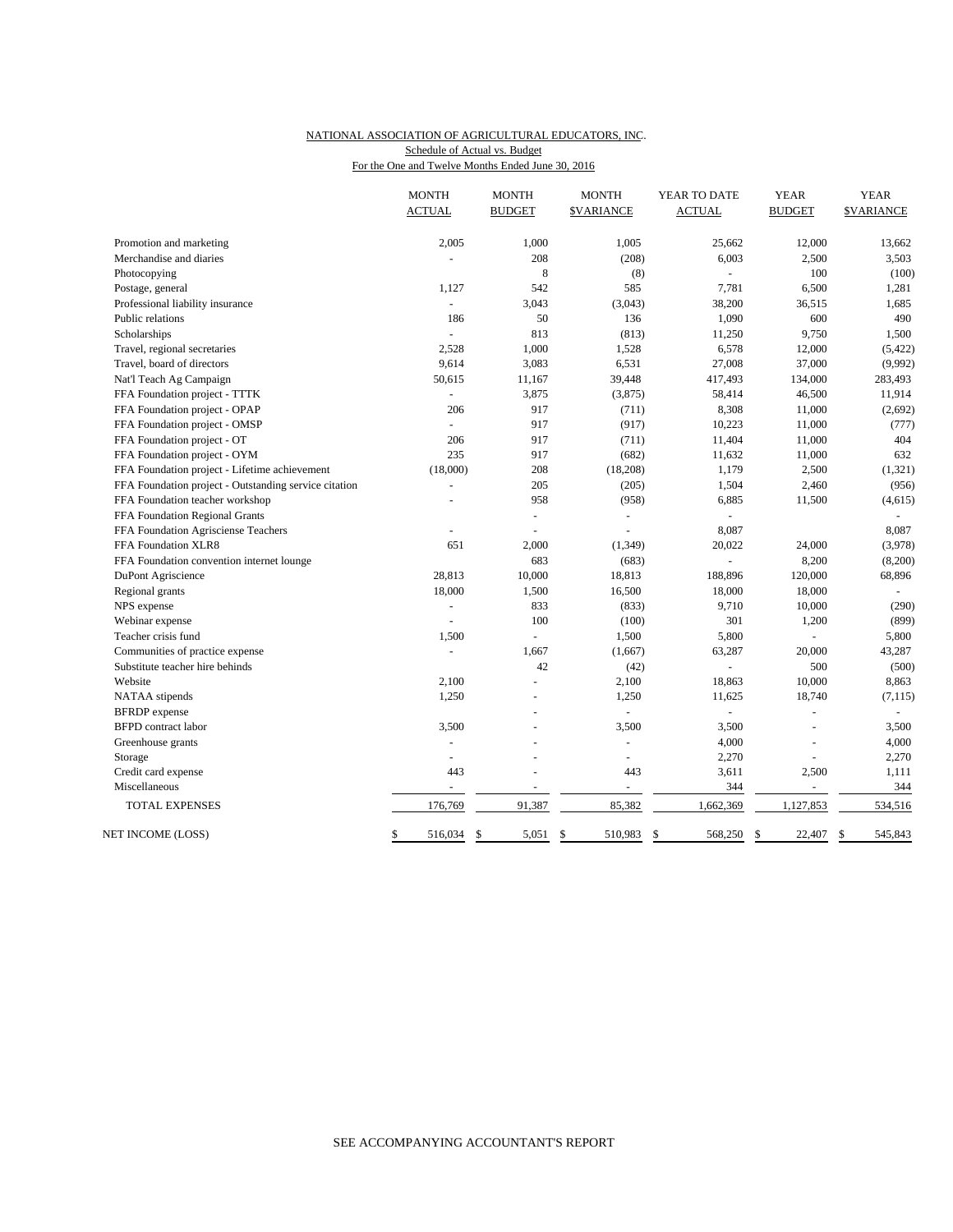#### NATIONAL ASSOCIATION OF AGRICULTURAL EDUCATORS, INC. Schedule of Convention Revenue and Expenses For the One and Twelve Months Ended June 30, 2016

|                                           | <b>MONTH</b><br><b>ACTUAL</b> | <b>MONTH</b><br><b>BUDGET</b> | <b>MONTH</b><br><b>SVARIANCE</b> | YEAR TO DATE<br><b>ACTUAL</b> | <b>YEAR</b><br><b>BUDGET</b> | <b>YEAR</b><br><b>SVARIANCE</b> |  |
|-------------------------------------------|-------------------------------|-------------------------------|----------------------------------|-------------------------------|------------------------------|---------------------------------|--|
| <b>REVENUE</b>                            |                               |                               |                                  |                               |                              |                                 |  |
| Convention, registration                  | \$                            | \$<br>9,583                   | \$<br>$(9,583)$ \$               | 113,604                       | 115,000<br>\$                | S<br>(1, 396)                   |  |
| Convention, trade show                    |                               |                               |                                  | 1,200                         |                              | 1,200                           |  |
| Convention, sponsorships - FFA Foundation | 45,428                        | 4,167                         | 41,261                           | 100,469                       | 50,000                       | 50,469                          |  |
| Convention, host state social             |                               |                               |                                  |                               |                              |                                 |  |
| Convention, sponsorships                  | 829                           | 1,333                         | (504)                            | 31,579                        | 16,000                       | 15,579                          |  |
| <b>TOTAL REVENUE</b>                      | 46,257                        | 15,083                        | 31,174                           | 246,852                       | 181,000                      | 65,852                          |  |
| <b>EXPENSES</b>                           |                               |                               |                                  |                               |                              |                                 |  |
| Convention, plaques and trophies          |                               | 242                           | (242)                            | 1,684                         | 2,900                        | (1,216)                         |  |
| Convention, printing                      |                               |                               |                                  | 3,218                         |                              | 3,218                           |  |
| Convention, awards                        |                               |                               |                                  | 9,962                         | 7,000                        | 2,962                           |  |
| Convention, meal functions                |                               | 833                           | (833)                            |                               | 10,000                       | (10,000)                        |  |
| Convention, promotion and marketing       |                               | 208                           | (208)                            | 1,965                         | 2,500                        | (535)                           |  |
| Convention, postage and shipping          |                               | 333                           | (333)                            | 4.875                         | 4.000                        | 875                             |  |
| Convention, equipment rental              |                               | 1,583                         | (1,583)                          | 27,178                        | 19,000                       | 8,178                           |  |
| Convention, host state social             |                               |                               |                                  |                               |                              |                                 |  |
| Convention, committee expense             | 650                           | 379                           | 271                              | 1,950                         | 4,550                        | (2,600)                         |  |
| Convention, sponsorships - FFA Foundation |                               | 3,333                         | (3,333)                          | 55,041                        | 40,000                       | 15,041                          |  |
| Convention, travel/board of directors     |                               | 1,167                         | (1,167)                          | 23,770                        | 14,000                       | 9,770                           |  |
| Convention, staff travel                  | 2,001                         | 667                           | 1,334                            | 21,327                        | 8,000                        | 13,327                          |  |
| <b>TOTAL EXPENSES</b>                     | 2,651                         | 8,745                         | (6,094)                          | 150,970                       | 111,950                      | 39,020                          |  |
| <b>NET INCOME (LOSS)</b>                  | 43,606                        | 6,338<br>-S                   | 37,268<br>\$                     | 95.882<br>S                   | 69,050<br>S                  | 26.832<br>S                     |  |

SEE ACCOMPANYING ACCOUNTANT'S REPORT